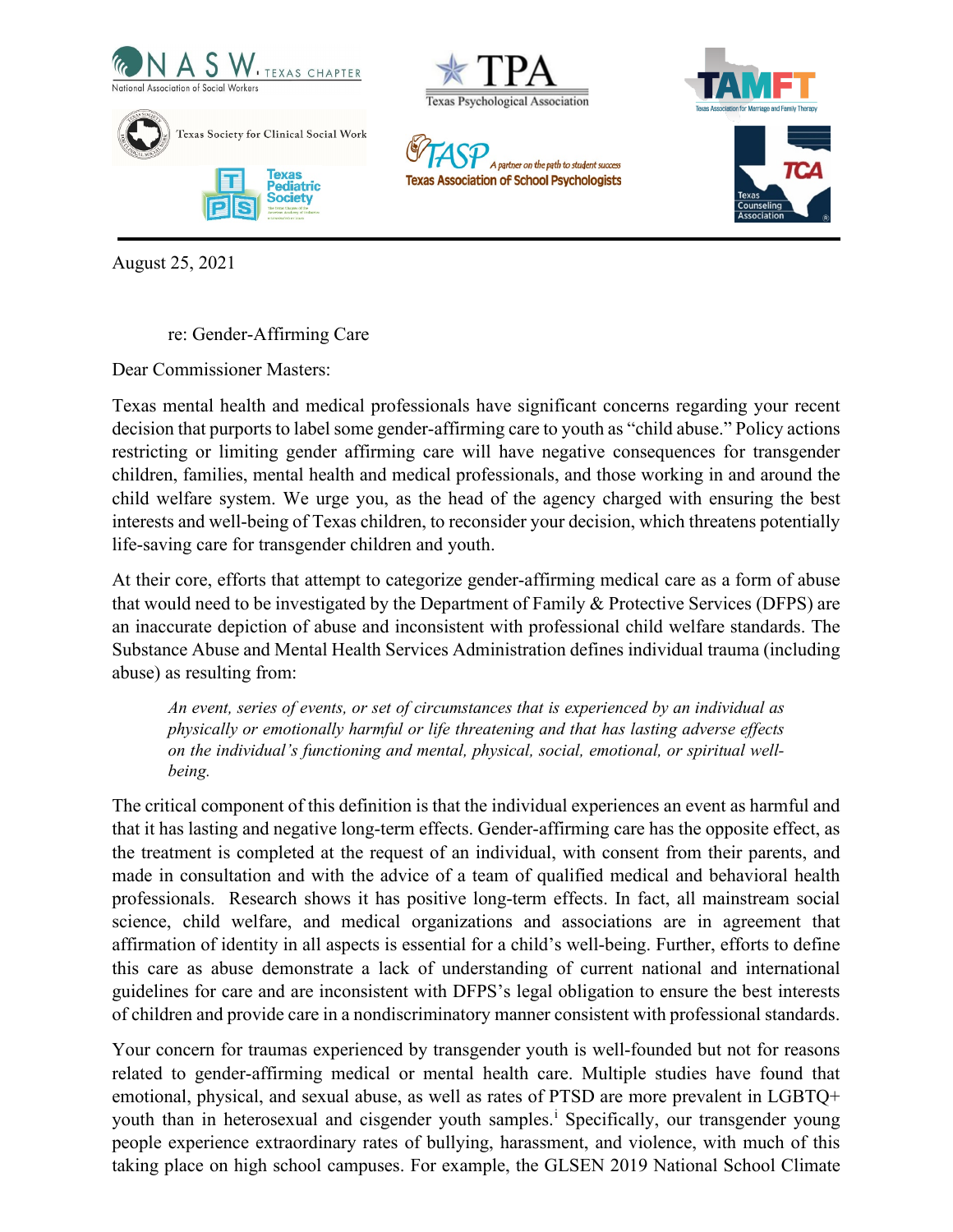re: Gender-Affirming Care DFPS August 25, 2021

Survey found that 91.8% of LGBTQ+ students had heard negative remarks about gender expression and 87.4% heard negative remarks specifically about transgender people, like "tranny" or "he/she."[ii](#page-2-1) Furthermore, transgender and gender nonconforming Black and Latinx students experienced greater levels of victimization based on sexual orientation, gender expression, and race/ethnicity than their LGBQ cisgender Black and Latinx peers.<sup>[iii](#page-2-2)</sup> Emerging research suggests that anxiety, depression, and suicidal ideation and attempts in transgender youth as well as adults are likely a consequence of the rejection, trauma, and discrimination that are based on their gender identity/expression. On the other hand, gender expansive individuals in welcoming and affirming environments have generally healthy psychological functioning.<sup>[iv,](#page-2-3)[v](#page-2-4)</sup>

Considerable research concludes that transgender children fare best when caregivers and treatment providers establish an affirming and supportive environment within which they can understand their emerging gender identity.<sup>[vi,](#page-2-5)[vii,](#page-2-6)[viii](#page-2-7),[ix](#page-3-0),[x,](#page-3-1)[xi](#page-3-2)</sup> Further, the Standards of Care developed by World Professional Association for Transgender Health (WPATH 2012, Version 7) state that the roles of mental health professionals working with gender dysphoric children and adolescents may include providing "family counseling and supportive psychotherapy to assist children and adolescents with exploring their gender identity, alleviating distress related to their gender dysphoria, and ameliorating any other psychosocial difficulties". Xii, Xiii, Xiv Furthermore, the WPATH Standards of Care emphasize that "mental health professionals should help families to have an accepting and nurturing response to the concerns of their gender dysphoric child or adolescent" (p. 15) and that "psychotherapy should focus on reducing a child's or adolescent's distress related to the gender dysphoria and on ameliorating any other psychosocial difficulties" (p. 16). $x<sub>v</sub>$ 

Research has demonstrated that delaying gender-affirming medical care is related to increased rates of depression and anxiety as well as suicidal ideation. By contrast, children who are able to delay or stop the onset of puberty have more positive mental health outcomes. Similarly, adolescents who have access to gender-affirming hormone treatments have more positive outlooks and improved self-confidence.

Current professional guidelines and standards of care typically do not recommend surgeries for people under the age of 18. However, guidelines acknowledge that in certain circumstances, the benefits of chest wall masculinization surgery may outweigh the risks of worsening dysphoria. Thus, current efforts in Texas to limit gender-affirming care for individuals under the age of 18 will likely create a direct conflict for physicians, families, and mental health professionals who seek to follow well-researched standards of care.

We know that at least 45% of transgender youth attempt [su](#page-3-9)icide during their lifetime as compared to the national average of about 4% for teens.<sup>[xvi](#page-3-7),[xvii](#page-3-8),xviii</sup> The reasons for this increased risk for suicide attempts are certainly complex. However, one factor that contributes to increased suicidal ideation is significant gender dysphoria, or the feeling of depression a person may experience when their gender identity does not match their sex assigned at birth. The gender-affirming care and therapy that our clients are provided by their affirming providers is literally lifesaving.

Efforts to eliminate access to safe and affirming medical and mental health care have the potential to be a source of trauma for many young LGBTQ+ people, especially transgender youth, and their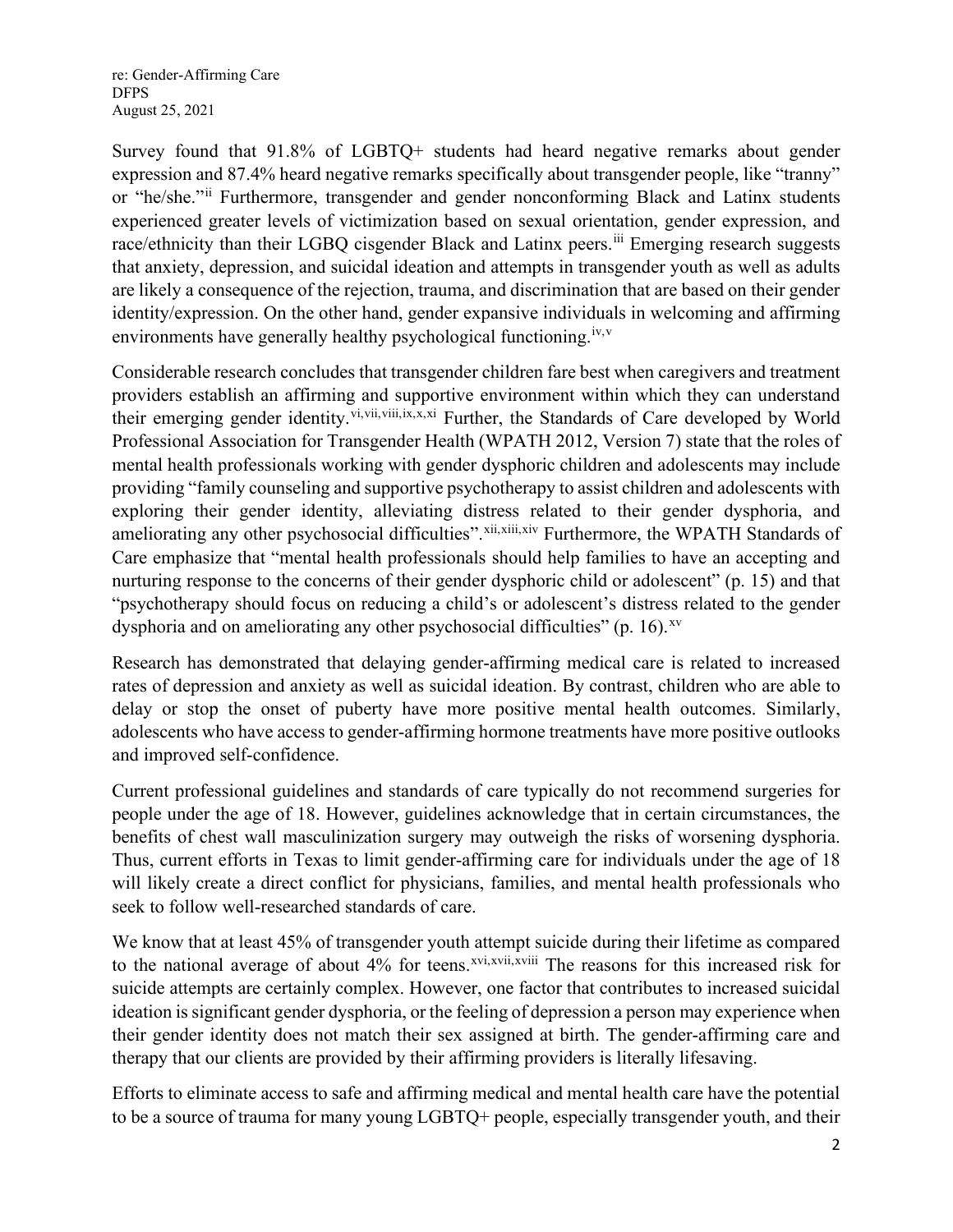re: Gender-Affirming Care DFPS August 25, 2021

families. In turn, this would increase the potential for a young person to have negative mental health impacts such as depression and suicidality due to lack of access to necessary genderaffirming care in Texas. We must do everything we can to protect these vulnerable youth instead of removing access to potentially life-saving, best practice health care.

Sincerely,

Will Francis, LMSW National Association of Social Workers – Texas Chapter (512) 474-1454 wfrancis.naswtx $@$ socialworkers.org

Marion Vickerman, MS, LMFT-S Texas Association for Marriage and Family Therapy (512) 320-9933 marnoldmindset@gmail.com

Cassandra Hulsey, LSSP, NCSP Texas Association of School Psychologists (512) 820-1675 president@txasp.org

Adrian Warren, PhD, LPC-S Texas Counseling Association (210) 326-6127

adrianswarren@yahoo.com

Seth D. Kaplan, MD Texas Pediatric Society (512) 370-1506 executivedirector@txpeds.org

Jessica Magee Texas Psychological Association (512) 528-8400 jessica@texaspsyc.org

Kathy T. Rider, LCSW, BCD Texas Society for Clinical Social Work (512) 921-0127 riderkt63@gmail.com

cc: Trevor Woodruff, Deputy Commissioner Vicki Kozikoujekian, General Counsel Jim Sylvester, Associate Commissioner for Child Protective Investigations DFPS Council Members

<span id="page-2-0"></span><sup>i</sup> Bontempo, D. E., & D'Augelli, A. R. (2002). Effects of at-school victimization and sexual orientation on lesbian, gay, or bisexual youths' health risk behavior. Journal of Adolescent Health, 30(5), 364-374.

<span id="page-2-1"></span>ii Kosciw, J. G., Clark, C. M., Truong, N. L., & Zongrone, A. D. (2020). The 2019 National School Climate Survey: The experiences of lesbian, gay, bisexual, transgender, and queer youth in our nation's schools. New York: GLSEN. iii Ibid.

<span id="page-2-3"></span><span id="page-2-2"></span>iv Olson, K.R., Durwood, L., DeMeules, M & McLaughlin, K.A., 2016. Mental Health of transgender children who are supported in their identities. Pediatrics, March 2016, 137 (3) e20153223; DOI: <https://doi.org/10.1542/peds.2015-3223>

<span id="page-2-4"></span><sup>v</sup> Pariseau, E. M., Chevalier, L., Long, K. A., Clapham, R., Edwards-Leeper, L., & Tishelman, A. C. (2019). The relationship between family acceptance-rejection and transgender youth psychosocial functioning. Clinical Practice in Pediatric Psychology, 7(3), 267.

<span id="page-2-5"></span>vi Byne, W., Bradley, S.J., Coleman, E., Eyler, A.E., Green, R., Menvielle, E.J., et al. Report of the American Psychiatric Association task force on treatment of gender identity disorder. Archives of Sexual Behavior. 2012;41(4):759–796.

<span id="page-2-7"></span><span id="page-2-6"></span>vii Kosciw, J. G., Greytak, E. A., Zongrone, A. D., Clark, C. M., & Truong, N. L. (2018). The 2017 National School Climate Survey: The experiences of lesbian, gay, bisexual, transgender, and queer youth in our nation's schools. New York: GLSEN. viii Roberts, A.L., Rosario. M, Corliess, H.L., Koenen, K.C., & Austin, S.B. (2012). Elevated risk of posttrauatic stress in sexual minority youths: Mediation by childhood abuse and gender nonconformity. American Journal of Public Health, 102 (8).